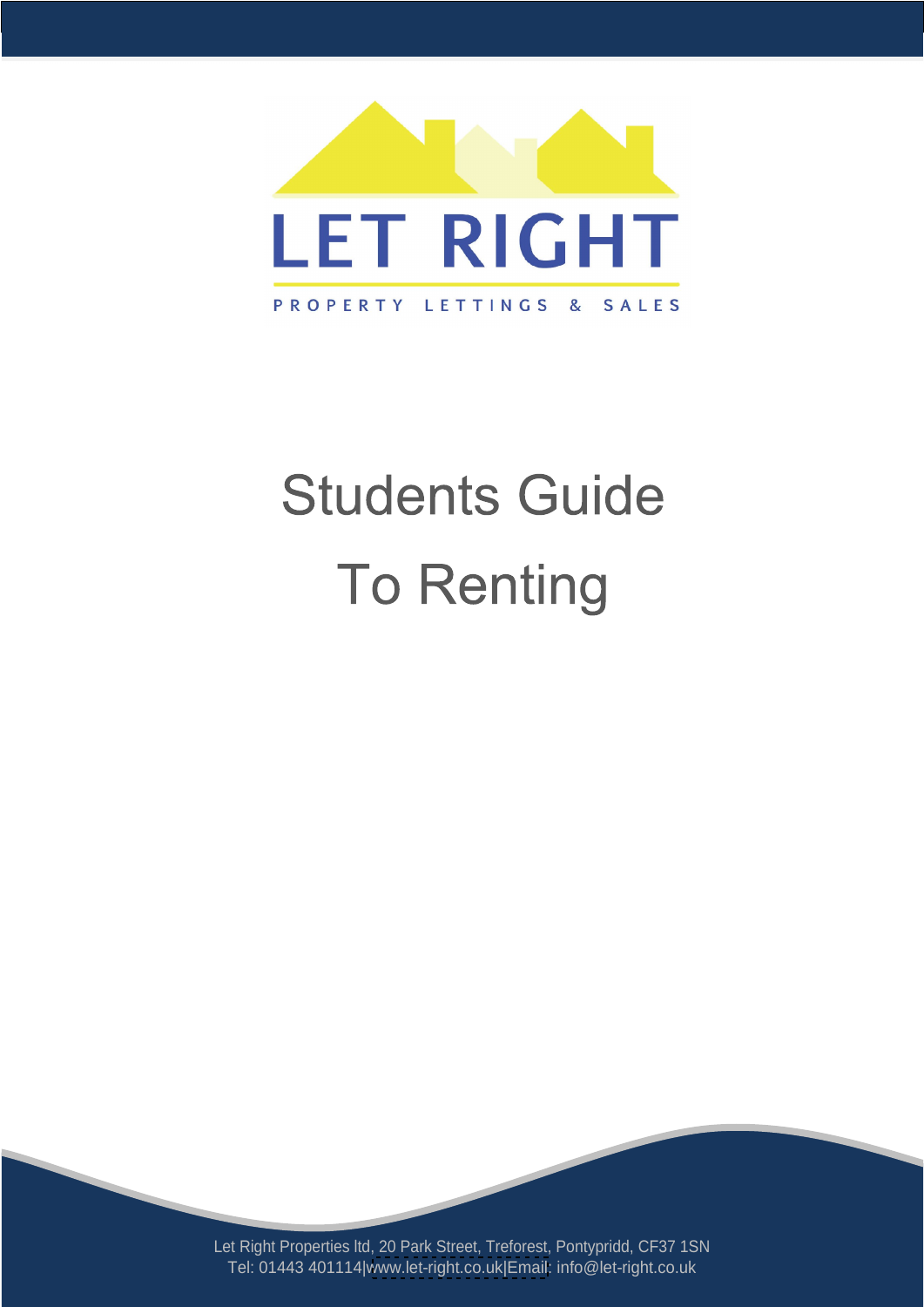## **Introduction**

We've been helping Treforest / Pontypridd students find the right properties for over 10 years. We feel our experience gained in local student letting market over the years has come to be invaluable and the knowledge helps both landlord and students.

We have put together a guide for student renting. Once you've completed your first year of University unscathed (hopefully!), it'll be time to move on to your second year accommodation. Let Right is here to help you decide where and with whom to live with.

# **Choosing who you should live with**

Living with friends is always a popular choice for second year students  $-$  it's cheaper than renting alone, you can split the bills and best of all it's the most fun!

Before you begin to look at properties with your friends it's important that you carefully consider which of your friends, if any, would make suitable house/flat mates. Thinking sensibly about your future house/flat mates could help to alleviate any tensions in the future and will help ensure your next year at University is as great as the first!

# **In order to determine how 'living' compatible your friends are, answer these 5 questions:**

- What is their attitude towards housework?
- Are they a night owl or an early bird?
- Do they have any bad habits which could annoy you over time? E.g. Smoking, laziness, poor hygiene.
- Do you have common interests such as music, cinema, sport etc?
- How sociable/private are they? Does this mirror what you are looking for in a housemate?

Remember: Most contracts will run for a 40 week period and so it is important to ensure you can live with these people (albeit not always harmoniously). Though it can be hard telling a friend that you don't want to live with them, it is often much easier than losing the friendship altogether because of lifestyle and personality clashes.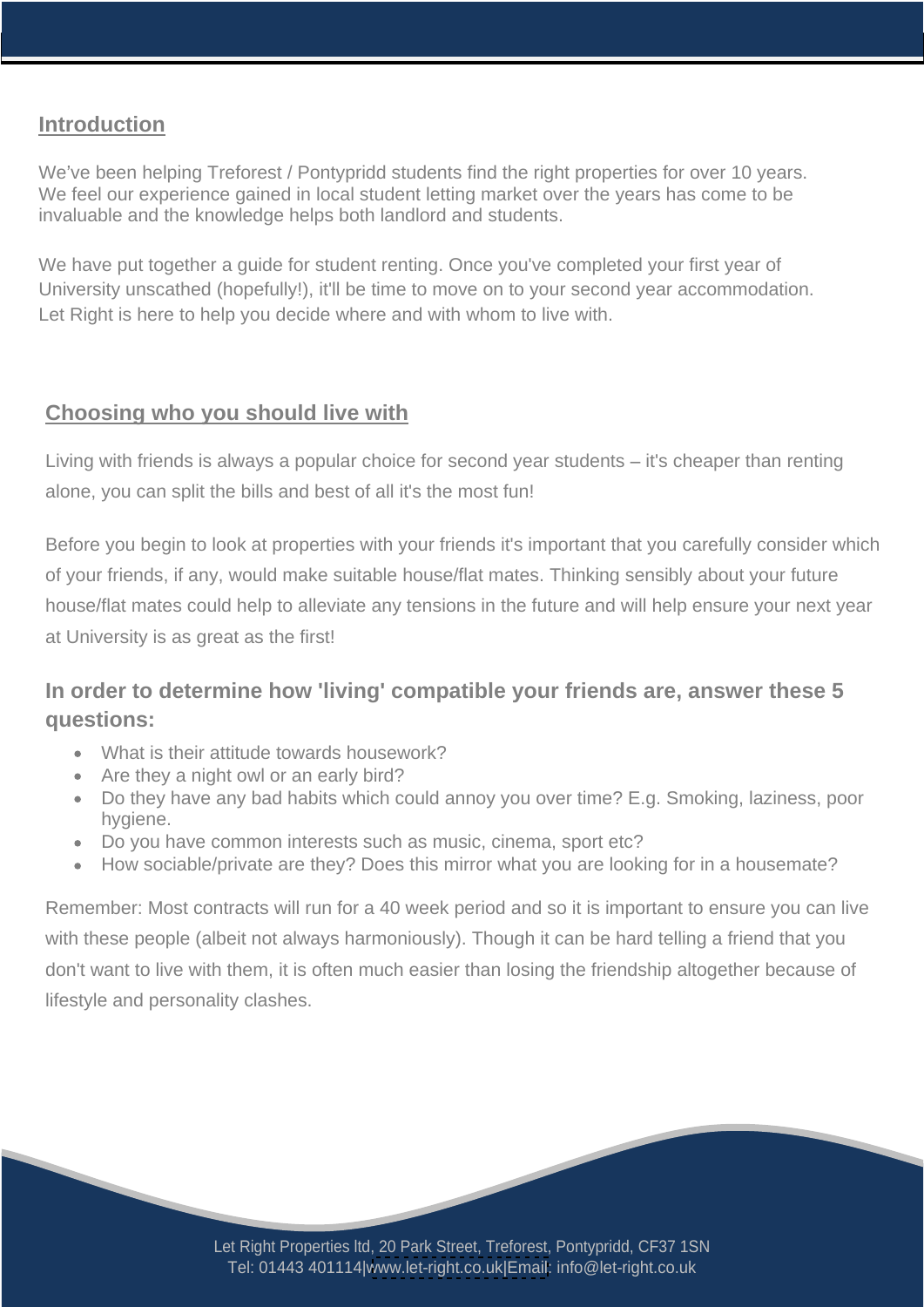## **Where to Live**

House-hunting can be exciting but it's also likely to be a stressful experience. The best student properties are often snapped up quickly so it's important to be organized and ready to begin looking for accommodation as soon as possible.

Most student towns and cities have established areas which students tend to favour. If you're not aware of them already, speak to your friends and University who will be able to help identify them.

### **The pros of living in a renowned student area usually include:**

- Good public transport links
- Close proximity to University campus
- Supermarkets and convenience stores nearby
- Close to other students and the students of the students of the students of the students of the students of the students of the students of the students of the students of the students of the students of the students of th

#### **The cons of living within a renowned student area may include:**

- Higher noise levels
- Increased crime rates

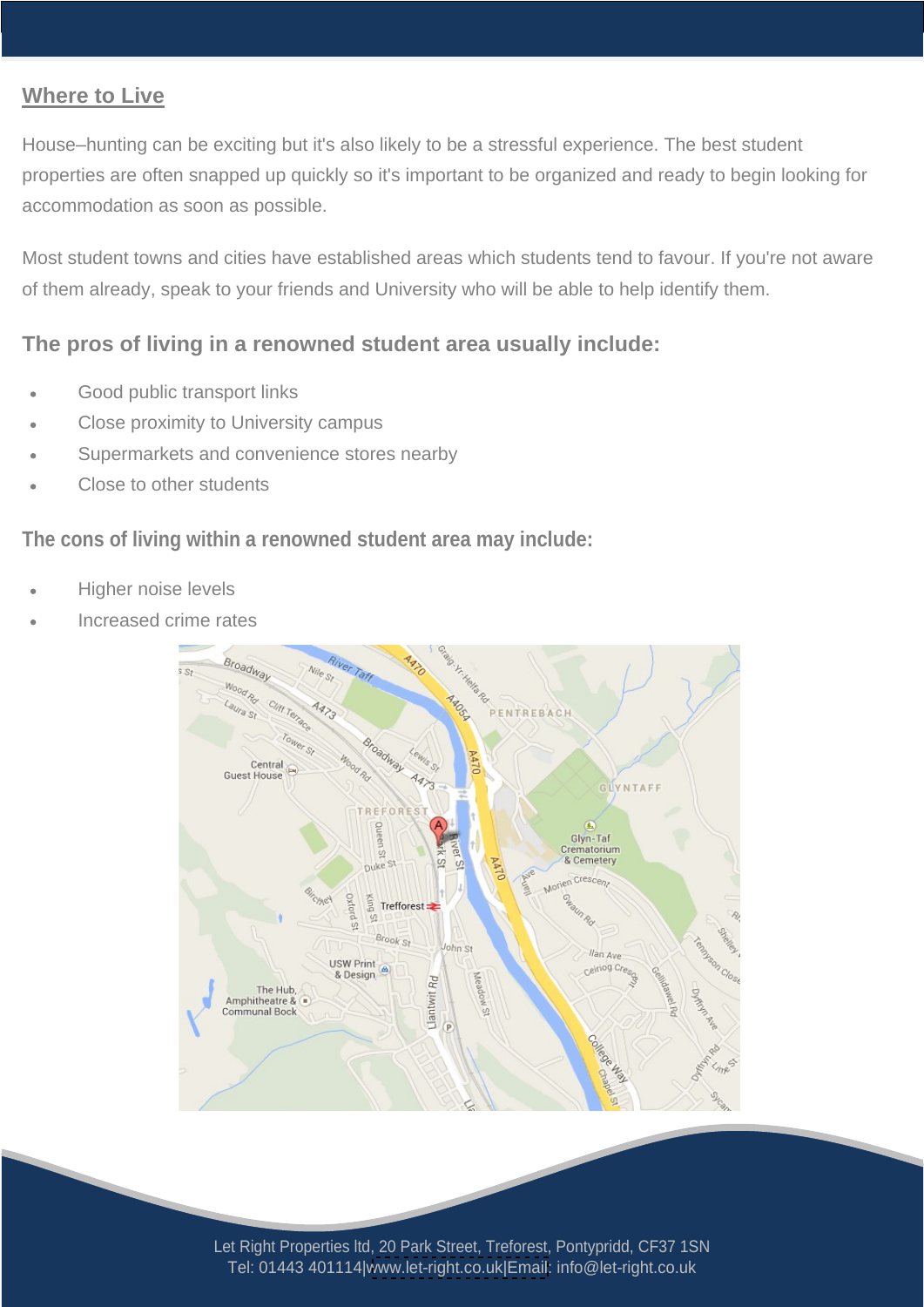## **Be realistic about what you can afford**

When renting a property, the monthly rent is unlikely to be your only expense. There will be other costs you should consider in order to calculate how much you and your new housemates can afford each month.

#### **Some factors can include:**

TV license:

This can be paid either annually or in monthly installments. If you are renting a property on a group tenancy then you will be liable for only one license, however if sharers with individual agreements will need a license for each occupier that owns and uses a TV. If you're renting a room in a private hall, you need to check if you need a TV license for a TV in your living area or bedroom. You're also required to purchase a TV license if you watch live streaming via your PC or laptop.

Utility bills:

These are payable in a number of ways and it is advisable to check with your landlord/letting agent what exactly they require from you (many will ask for proof of payments before returning your deposit).

Internet/Digital TV:

Optional. Internet can be highly useful when it comes to coursework and revision, and more importantly, checking your facebook!

Contents insurance:

Definitely something to consider and well worth the money just in case something were to happen.

Council tax:

Whilst full-time students are exempt from this, part-time students are not. If you are planning on living with part-time students, you will need to take council tax into consideration.

Food:

Food can be expensive. Cut down the costs by eating together  $-$  it's a great social activity and it'll save you money.

Cleaner:

Optional, but worth thinking about if you're not so keen on housework!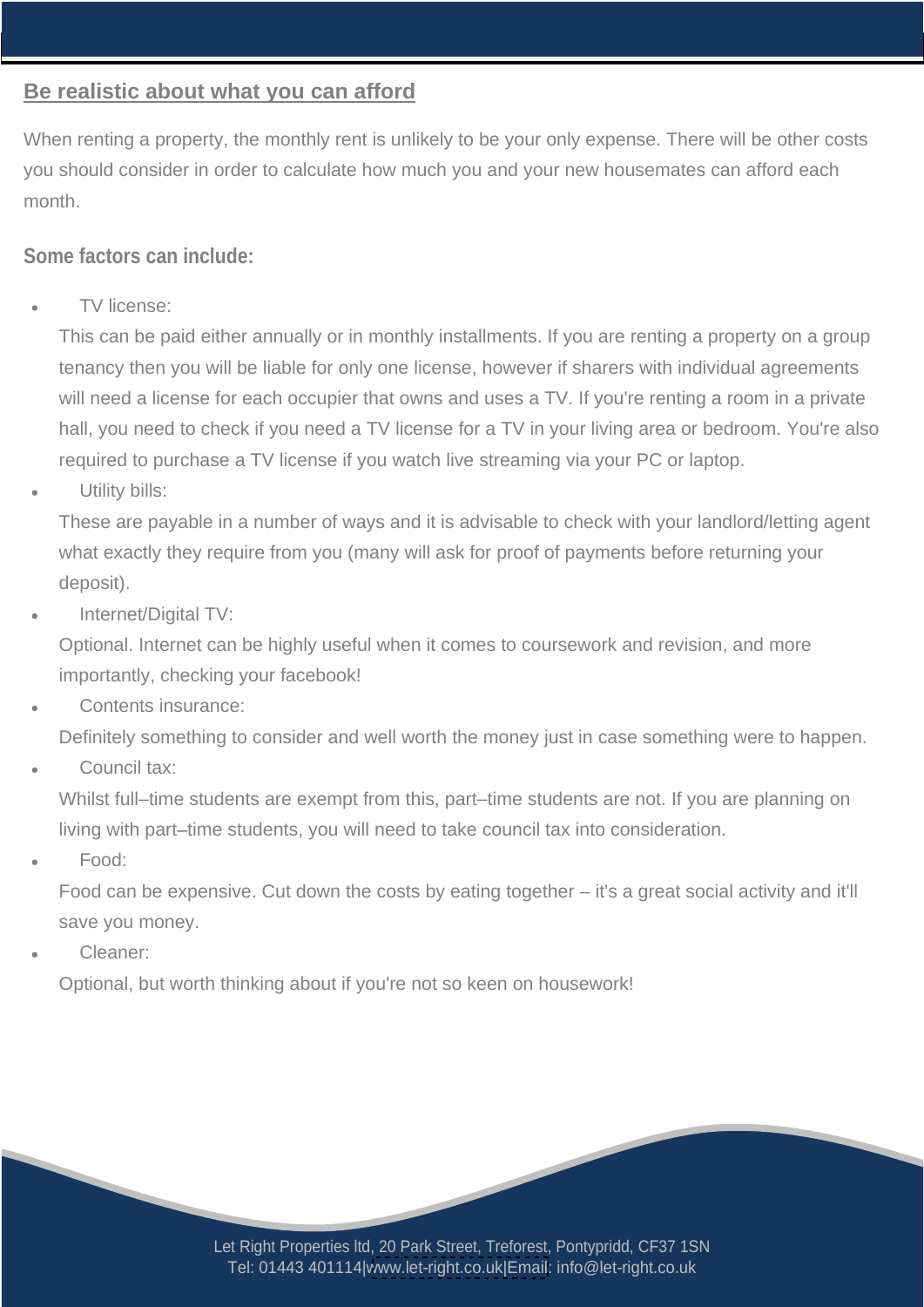## **Viewing Properties**

You've found the perfect housemates and have decided where you want to live... now you just need to find the property!

Most letting agents will take you to view a few properties in one go, often with several other groups of students who are interested in the same property type; this can put pressure on you to make a decision. Be patient and try to see as many properties as you can to give yourself a fair idea of the accommodation available.

# **In order to make the viewing process as stress free as possible, consider the following when arranging/going to viewings:**

- Can everyone you will be living with make the viewing appointments? Decisions are far easier when made as a group.
- Have you remembered a camera?
- A camera is particularly useful when you are seeing several properties in one go and will help you remember which ones you liked and didn't like.
- Have you remembered a notebook and pen? Use this to write down answers to any questions you have asked the letting agent, as well as any other notes that will be useful later on.

Remember: It's far easier to avoid a property that doesn't meet your requirements, than it is to live in a property that you are not happy with!

To avoid living in a property you're not all please with, try and ensure that you and your housemates can all make the viewings so you can make decisions as a group on the spot if necessary.

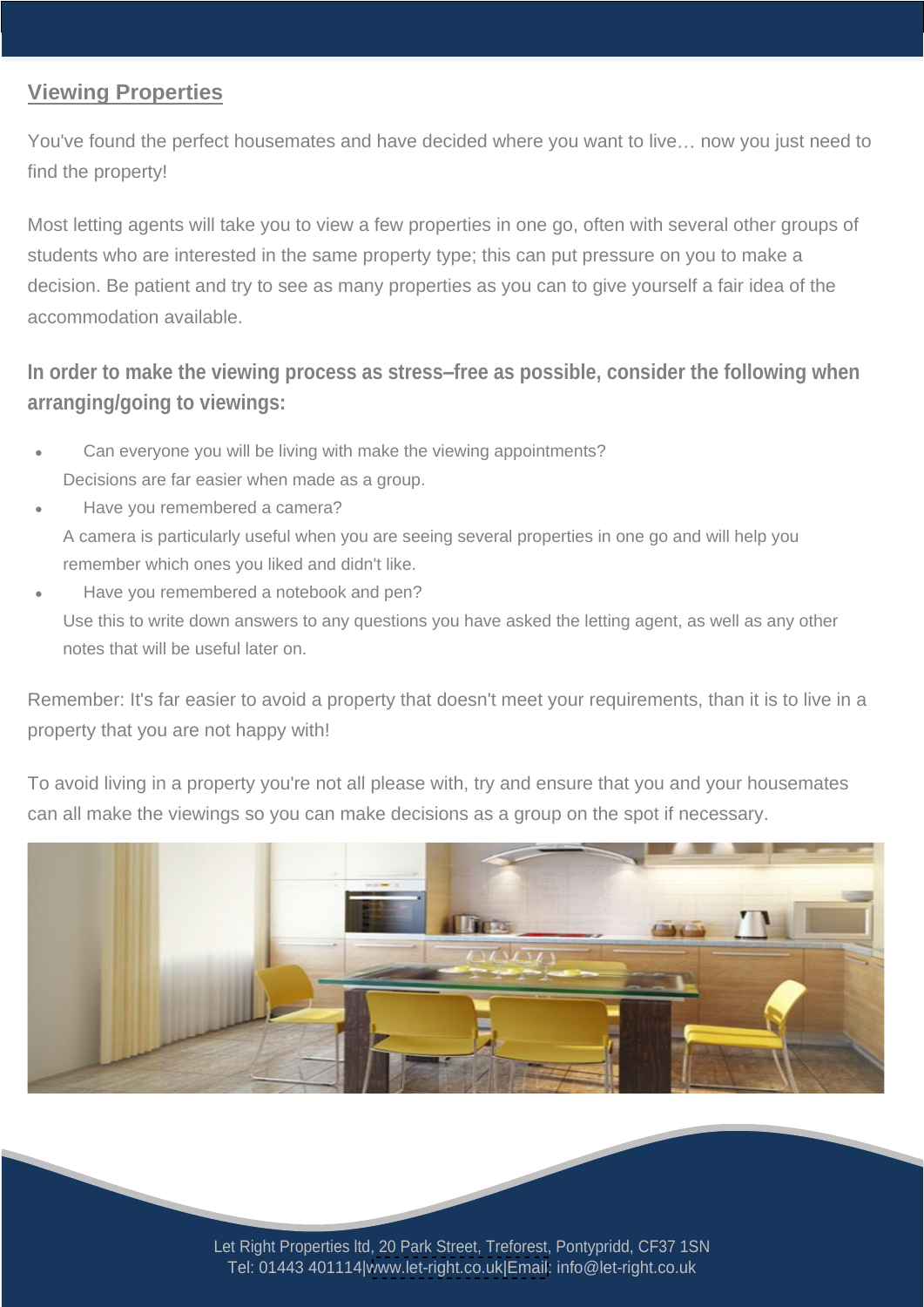## **Securing a Property**

Once you've found a property that you all like and agree upon, your landlord or agent may ask for a holding fee or deposit. This will prevent the property being shown or offered to anyone else for a set amount of time (specified by the agent or landlord). Holding fees are a perfectly normal procedure, so don't worry if you are asked to provide one. Do however make sure that you are provided with a receipt or written confirmation of the payment.

Dependent on whether you are renting as an individual, or as a group, the deposit amount will be variable. It is usually the equivalent of between one calendar month and six weeks worth of rent.

Recent laws have been put into place regarding deposits and it is now a legal necessity that all deposits are paid into a Tenancy Deposit Scheme (TDP). This scheme is a cautionary measure to protect all renters (not just students) and their deposits.

Once you've handed over your deposit, your landlord must ensure that they have provided you with contact details of this scheme within 30 days, regardless of how long it takes for the money to clear in their account or how long they hold onto the money for.

#### **The Government approved schemes for you to look out for are\*:**

- Tenancy Deposit Scheme Ltd
- Tenancy Deposit Solutions Ltd
- Deposit Protection Services

\*These are the only Government approved schemes available.

Don't be surprised if you are asked by an agent or landlord to provide details of a guarantor. This means that if you miss any rent payments, they have a backup from whom they can take the money owed. This is usually a parent, but could be any adult as long as you have their consent.

When providing a deposit, you will also need to ensure you sign a tenancy agreement, which will lay out the terms and conditions that both your landlord and all tenants need to adhere to.

It is advisable that you read through the document thoroughly and ask your landlord/letting agent to explain anything you are unsure about. If you still have questions that have not been answered you can speak to a member of your student union who will be able to assist you further.